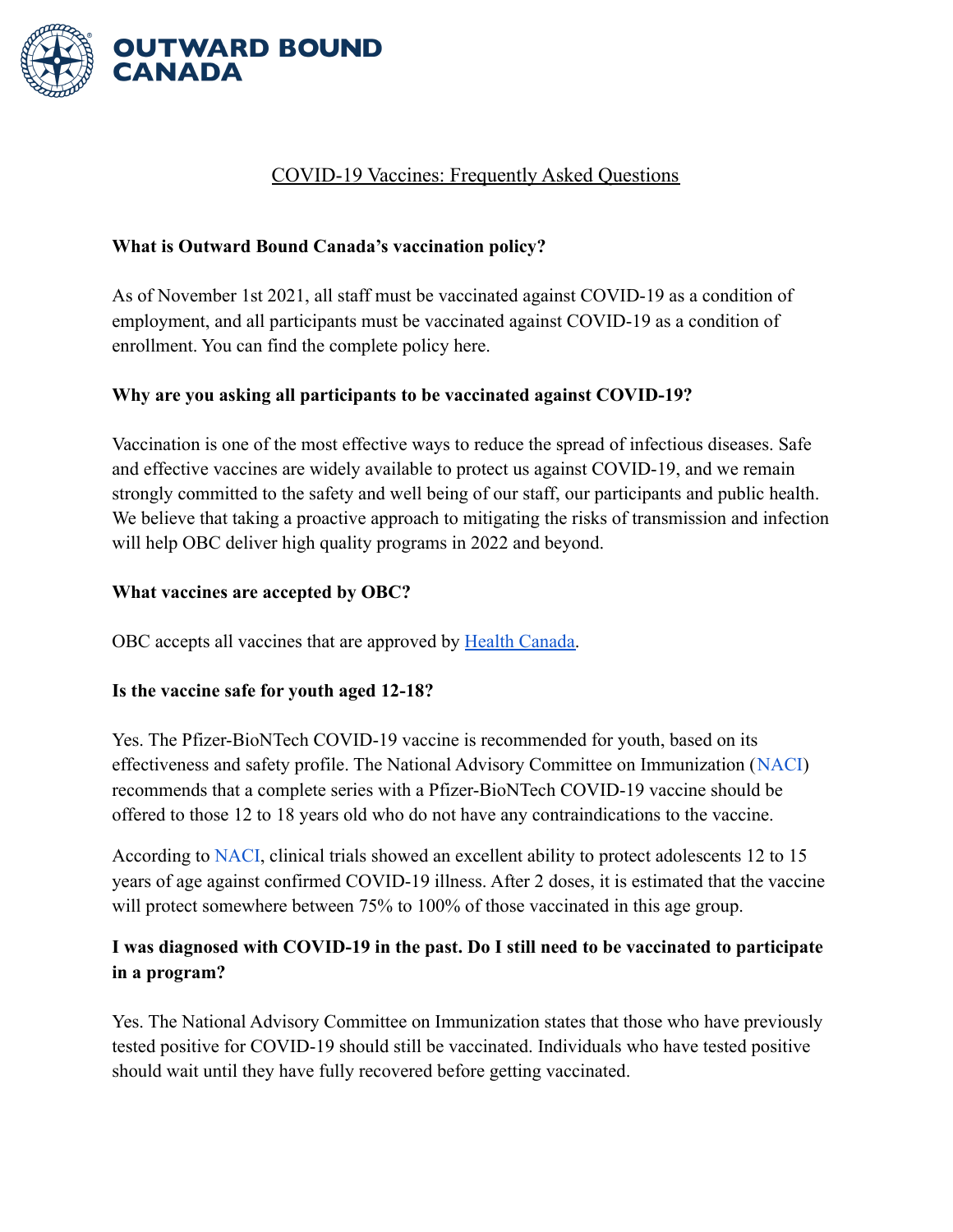

#### **What is considered a valid proof of vaccination status?**

Accepted proof of vaccination will differ depending on your home province, but will be limited to government issued paperwork. A screenshot, scan, photocopy or photograph of your proof of vaccination card will be required.

[Alberta:](https://www.albertavaccinerecord.ca/#/) Card sized COVID-19 Vaccination Record [British Columbia](https://www2.gov.bc.ca/vaccinecard.html): BC Vaccine Card [Manitoba](https://manitoba.ca/covid19/vaccine/immunizationrecord/index.html)**:** Immunization Card [New Brunswick:](https://www2.gnb.ca/content/gnb/en/corporate/promo/covid-19/nb-vaccine.html#9) Record of COVID-19 Immunization Card [Newfoundland & Labrador:](https://www.gov.nl.ca/covid-19/vaccine/online-vaccination-records/) Online COVID-19 Vaccination Record [Northwest Territories:](https://www.nthssa.ca/en/services/coronavirus-disease-covid-19-updates/covid-19-vaccination-record-requests) COVID-19 Immunization Record [Nova Scotia:](https://novascotia.ca/coronavirus/vaccine/#proof-of-vaccination) COVID-19 Proof of Vaccination [Nunavut](https://www.gov.nu.ca/health/information/covid-19-vaccination): Vaccination Record Card [Ontario:](https://covid-19.ontario.ca/covid-19-vaccine-booking-support#proof-of-vaccination) COVID-19 Vaccine Receipt / Vaccine Certificate [Prince Edward Island](https://www.princeedwardisland.ca/en/information/health-and-wellness/covid-19-immunization-record): COVID-19 Immunization Record [Quebec:](https://www.quebec.ca/en/health/health-issues/a-z/2019-coronavirus/progress-of-the-covid-19-vaccination/covid-19-vaccination-passport#c111323) COVID-19 Vaccination Passport [Saskatchewan:](https://www.saskatchewan.ca/government/health-care-administration-and-provider-resources/treatment-procedures-and-guidelines/emerging-public-health-issues/2019-novel-coronavirus/covid-19-vaccine/proof-of-vaccination) COVID-19 Vaccination Record [Yukon](https://yukon.ca/vaccine-proof): Proof of Vaccination Record

### **Will OBC provide exemptions to the vaccination policy?**

Yes. OBC will grant exemptions to the vaccination policy, on a case by case basis, for medical reasons or other grounds protected under applicable human rights laws.

# **Will OBC accommodate participants who receive an exemption from the COVID-19 vaccine?**

Yes. OBC is committed to providing exempt individuals with reasonable accommodations, up to the point of undue hardship. Accommodation requests will be handled on a case by case basis. They will typically include COVID-19 testing, in addition to compliance with all other applicable health and safety protocols.

#### **What does undue hardship mean?**

The [Canadian Human Rights Commission](https://www.chrc-ccdp.gc.ca/en/about-human-rights/what-the-duty-accommodate) suggests that there is a reasonable limit to how far an organization or service provider has to go to accommodate someone's needs. They state: "Sometimes accommodation is not possible because it would cost too much, or create health and